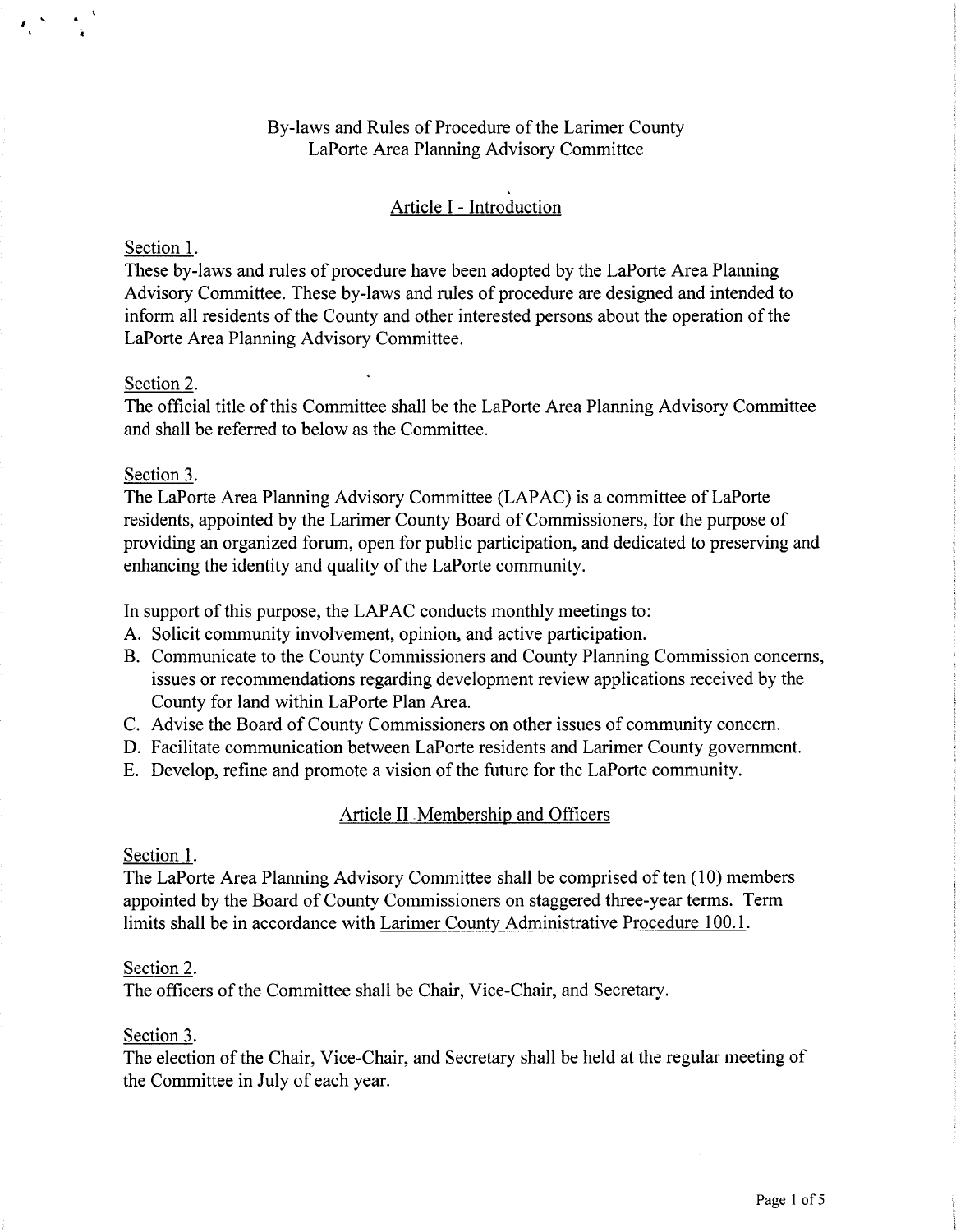# Section 4.

A vacancy in the office of Chair shall be filled automatically by the Vice-Chair and new Vice-Chair elected at the next regular meeting of the Committee from among the members. A vacancy in the office of Vice-Chair or Secretary shall be filled at the next regular meeting of the Committee by election from among the members. The officers so elected shall serve until the next annual meeting in July.

# Section 5.

Any member with three (3) absences per calendar year may be recommended to the Larimer County Board of Commissioners for removal from this committee. Requests for excuse from any regular meeting shall be directed to the Chair.

### Section 6.

Subcommittees comprised of members of the Advisory Committee may be formed by the Chair to consider and address specific issues of the community. The Chair shall designate the chairperson for each subcommittee.

Subcommittee chairs may ask citizens-at-large to consult with the subcommittee, offer suggestions and recommendations or provide information and ideas about specific issues on which the subcommittee is working. Subcommittees shall report their findings and final recommendations to the Committee.

All subcommittee meetings shall be open to the public and shall receive notice in the same manner as regular meetings of the Committee.

# **Article** III - **Duties of Officers**

### Section I.

The Chair shall preside at all regular, special or adjourned meetings of the Committee and shall, subject to these by-laws and rules of procedure, decide all points of procedure unless otherwise directed by a majority of the members there present and in session. The Chair may call special meetings of the Committee in accordance with these by-laws and shall sign all documents of the Committee.

### Section 2.

The Vice-Chair shall assume the duties and responsibilities of the Chair in the event the Chair is absent or unable to perform.

### Section 3.

The Secretary shall sign or attest to the signature of the Chair on the documents of the Committee.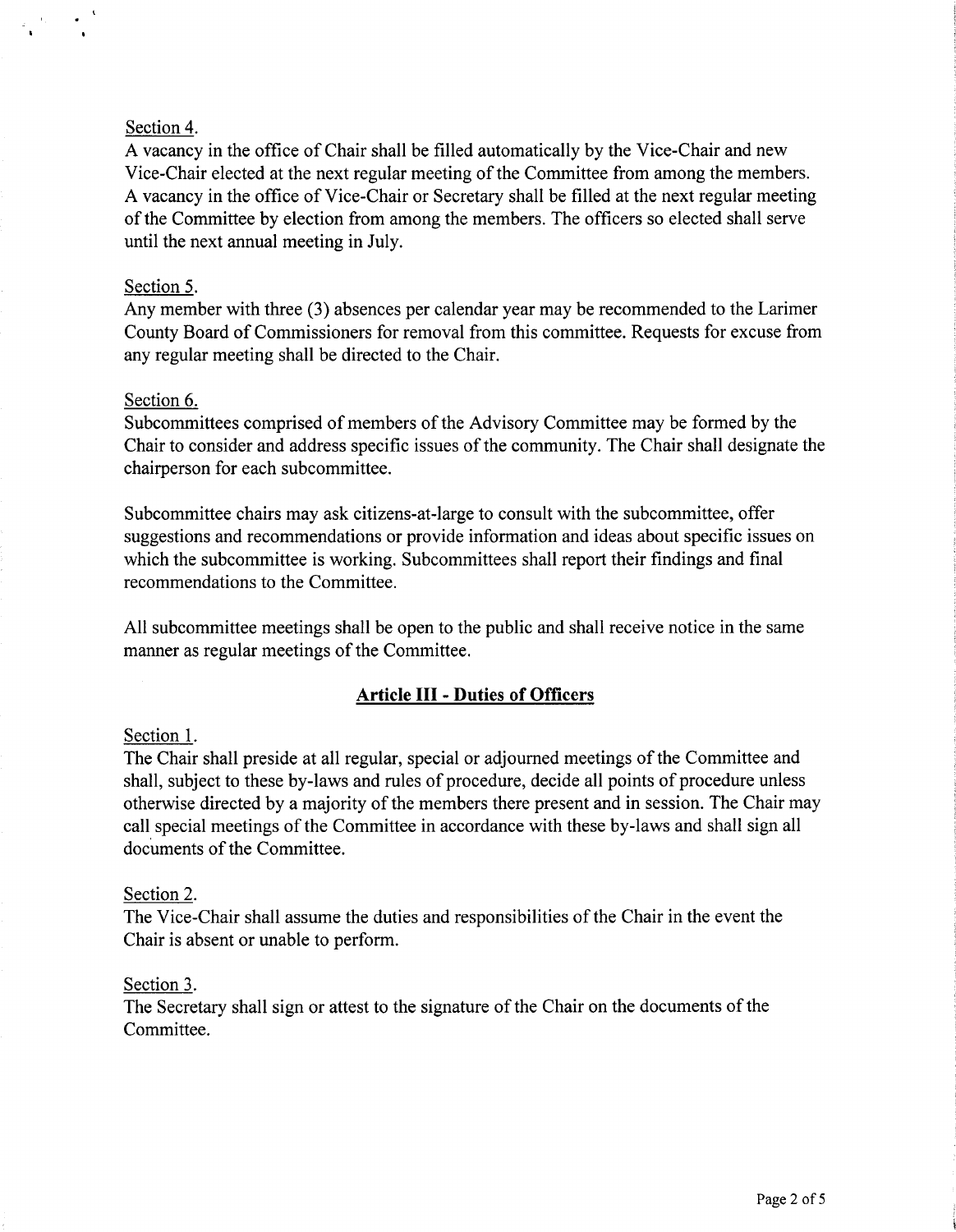# Section 4.

The Director of Planning shall designate a Recording Secretary. The designated Recording Secretary shall keep the minutes of all meetings of the Committee in an appropriate and designated file, prepare the agenda for all meetings of the Committee, be custodian of the Committee's records; inform the Committee of correspondence relating to business of the Committee, and attend to such correspondence as may be required.

# **Article IV** - **Meetings**

# Section 1.

The regular meetings of the Committee shall be held on the third Tuesday of each month at 7:00 p.m. in a place to be announced in LaPorte, Colorado, or after timely notice, at such time and place as the Chair shall designate. Method of notice of meetings shall be determined at the first regular meeting of each calendar year. All meetings and actions shall be in compliance with C.R.S. 24-6-402 regarding open meetings and any subsequent amendments to said statute.

# Section 2.

The regular meeting in July of each year shall be considered the annual meeting.

# Section 3.

Special meetings may be called by the Chair, or by a majority of the voting members of the Committee or upon request of the Larimer County Board of Commissioners following at least seven (7) days notice to each member of the Committee. Time and place of special meetings shall be specified with information sent to each member of the Committee notifying them of a special meeting.

# Section 4.

All meetings of the Committee shall be open to the public.

# Section 5.

All meetings of the Committee shall require a quorum to be present and in session before official and formal action can be taken on any matter. A quorum is defined for the purposes of these by-laws and rules of procedure as any six (6) members. The Vice-Chair shall preside in the absence of the Chair. Where both the Chair and Vice-Chair are absent, those members present through a majority vote shall select a member as Chair Pro-Tern to preside over that meeting.

### Section 6.

The Chair may from time to time call work session meetings for the purpose of receiving information, hearing presentations and discussing information provided, however, no formal or informal action may be taken. Public notice must be posed for such work sessions.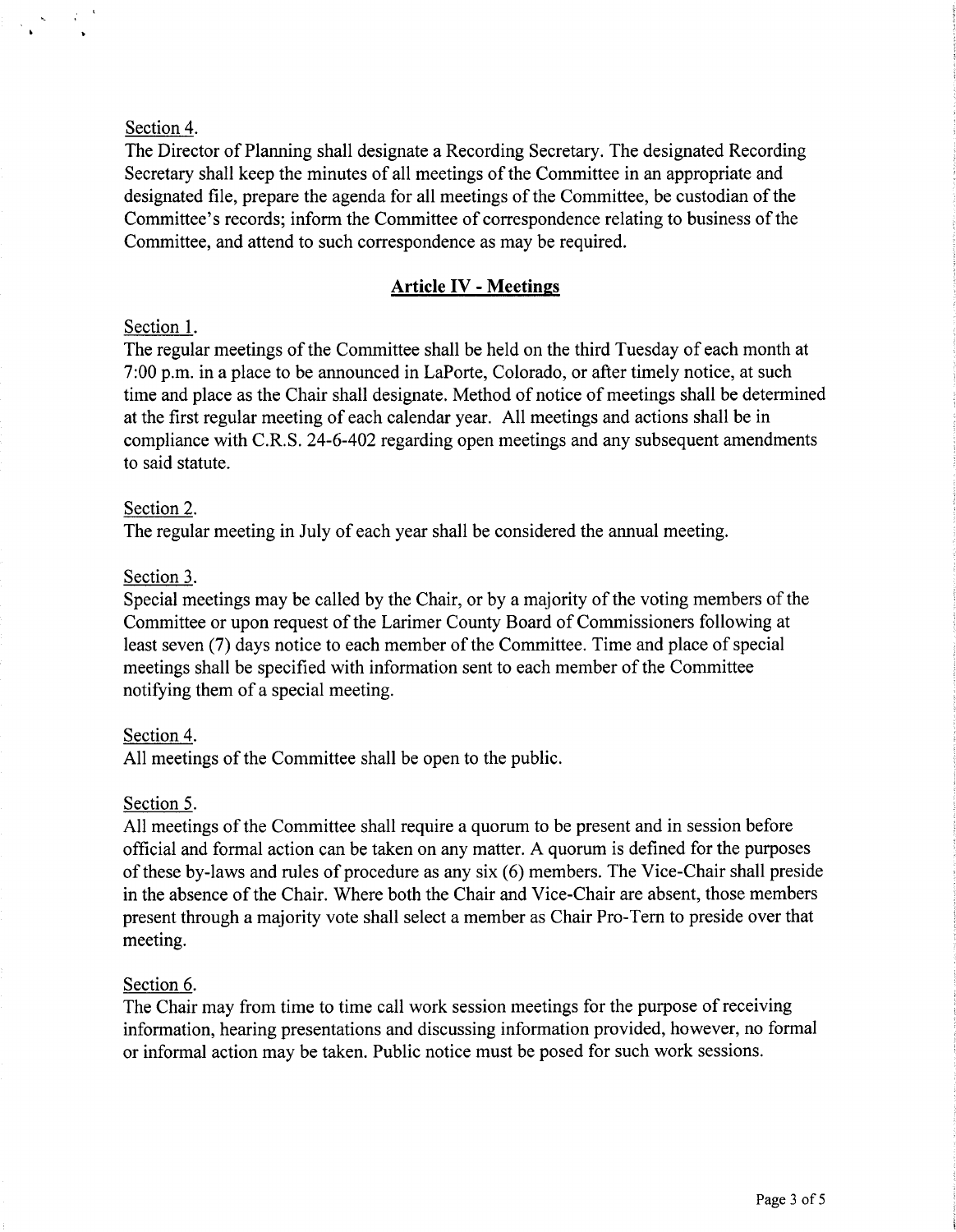# Section 7.

Voting at any regular, adjourned or special meetings shall be by a roll call vote except that procedural matters may be by voice vote. The order of voting will be rotated each meeting except that the Chair shall vote last. Actions shall be by majority vote.

### Section 8.

Any member shall request of the Chair to be excused from discussion and voting on any matter before the Board in which the member feels there is a personal interest or conflict.

### Section 9.

The order of business for all meetings shall be the order as it appears in the agenda except that the Chair may under special circumstances rearrange the order of business unless otherwise directed by a majority of the members there present and in session.

#### Section 10.

Reconsideration of any decision of the Committee may be held when an interested party documents, to the satisfaction of the Chair, that previous testimony and facts given were erroneous or new evidence has been discovered. Reconsideration shall not be allowed after action on the recommendation has been taken by the Board of County Commissioners.

#### Section 11.

The following procedure will normally be observed in consideration of agenda items. This procedure may be rearranged by the Chair for an individual item if necessary for expeditious conduct of business:

- A. Introduction of the item by the Chair.
- B. County Staff presentation.
- C. Applicant presentation.
- D. Comments from the audience in support of the request.
- E. Comments from the audience in opposition to the request.
- F. Applicant's response.
- G. Final comments.
- H. Motion and second by the Committee ( comments of the Committee members and vote).

#### Section 12.

The Chair may declare a continuance of the Committee's agenda if the lateness of the hour would be detrimental to all and fair consideration of any item.

#### Section 13.

The Chair may allow "Personal Appearance" at the beginning of each meeting by any citizen of the area desiring to speak on any matter not scheduled on the agenda. The Committee does not take immediate action on items presented under personal appearances; any statement made shall be relative to the LaPorte matters and shall be no more than five (5) minutes in duration.